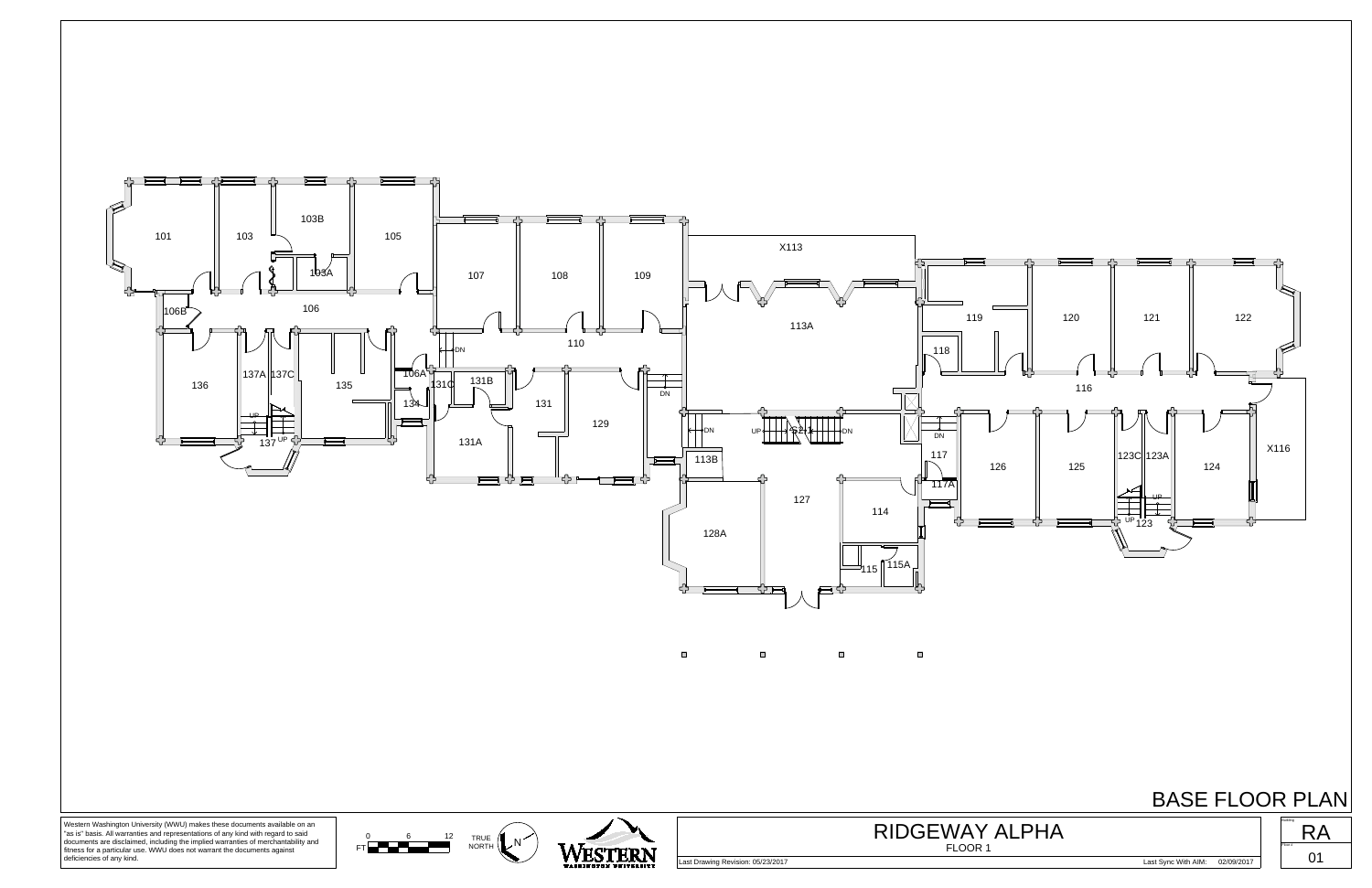

## BASE FLOOR PLAN





Western Washington University (WWU) makes these documents available on an "as is" basis. All warranties and representations of any kind with regard to said documents are disclaimed, including the implied warranties of merchantability and fitness for a particular use. WWU does not warrant the documents against deficiencies of any kind.

Last Drawing Revision: 02/27/2017 Last Sync With AIM: 02/09/2017